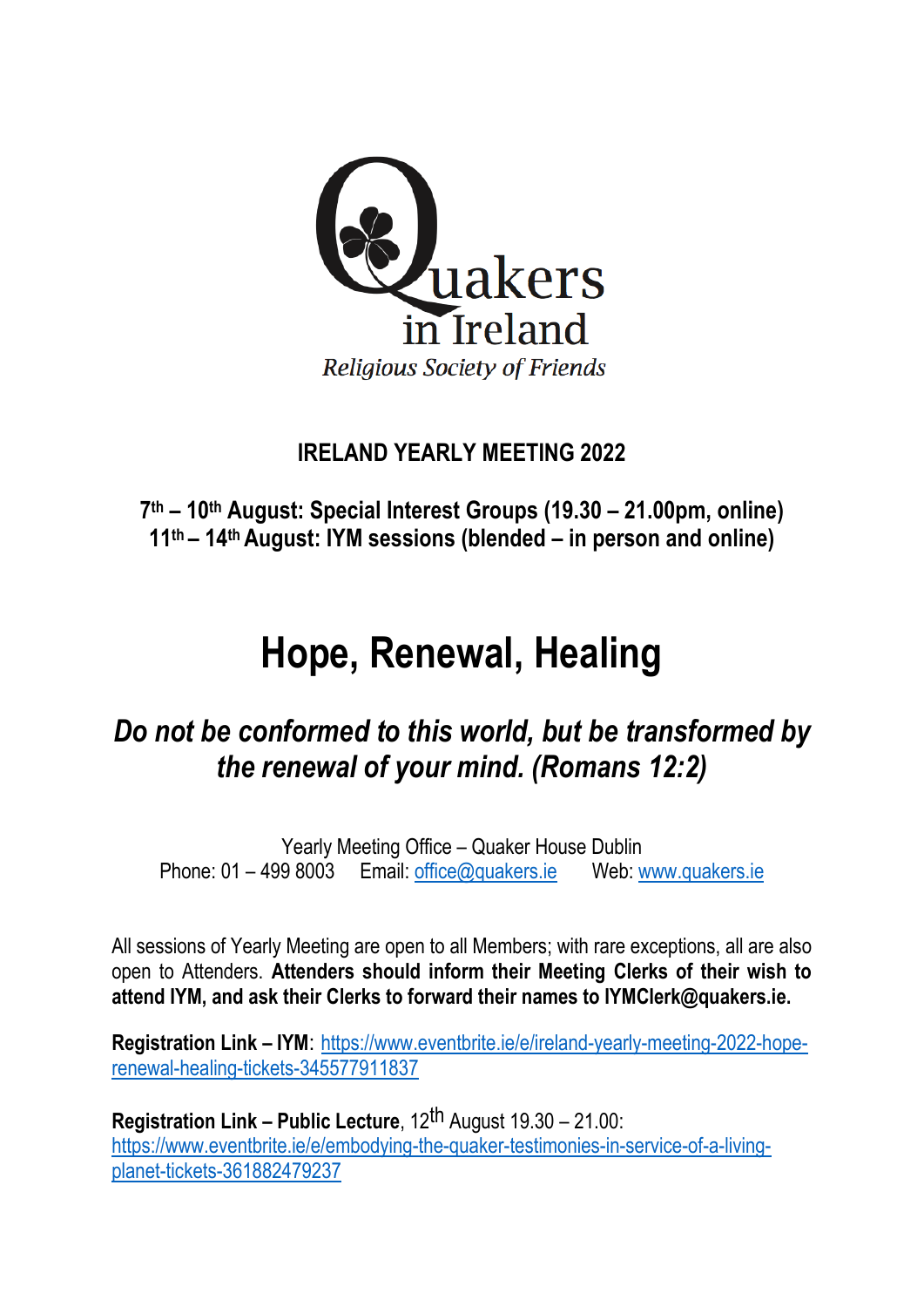# **Unless otherwise indicated, all sessions are open to all Members and Attenders.**

### **Thursday 11th August**

| $14.00 - 15.00$ | Arrival and reception, tea/coffee                                                                                                                                    |
|-----------------|----------------------------------------------------------------------------------------------------------------------------------------------------------------------|
| $15.00 - 16.30$ | <b>Session 1 – Opening Session (blended)</b>                                                                                                                         |
|                 | Half-hour Meeting for Worship<br>Reading                                                                                                                             |
|                 | Welcome<br><b>Acknowledgement of Reports Received</b><br>Letter of Greeting from Britain Yearly Meeting<br>Short report of Epistles from other Yearly Meetings - UQM |
| $17.00 - 17.45$ | Reception for visitors and those at IYM for the first time (in<br>person)                                                                                            |
| $18.00 - 19.00$ | <b>Evening Meal</b>                                                                                                                                                  |
| $19.30 - 21.00$ | Yearly Meeting Ministry & Oversight Session (blended,<br>open to all)<br>Speaker will be Barbara Luetke - Title to be determined                                     |
| $21.00 - 21.30$ | Tea/Coffee                                                                                                                                                           |
| $21.30 - 21.50$ | Candlelit Worship (parallel Zoom session using IYM link)                                                                                                             |
|                 |                                                                                                                                                                      |

## **Friday 12th August**

| $08.45 - 09.30$ | Bible Study (in person)<br>Worship Sharing (in person)<br>Meeting for Worship for Healing (in person) |
|-----------------|-------------------------------------------------------------------------------------------------------|
| $10.15 - 12.15$ | Session 2 – Quakers in the World (blended)                                                            |
|                 | Half-hour Meeting for Worship<br>Reading                                                              |
|                 | Speaker 1 – Tim Gee (FWCC)<br>Speaker 2 – Nozizwe Madlala–Routledge (QUNO)                            |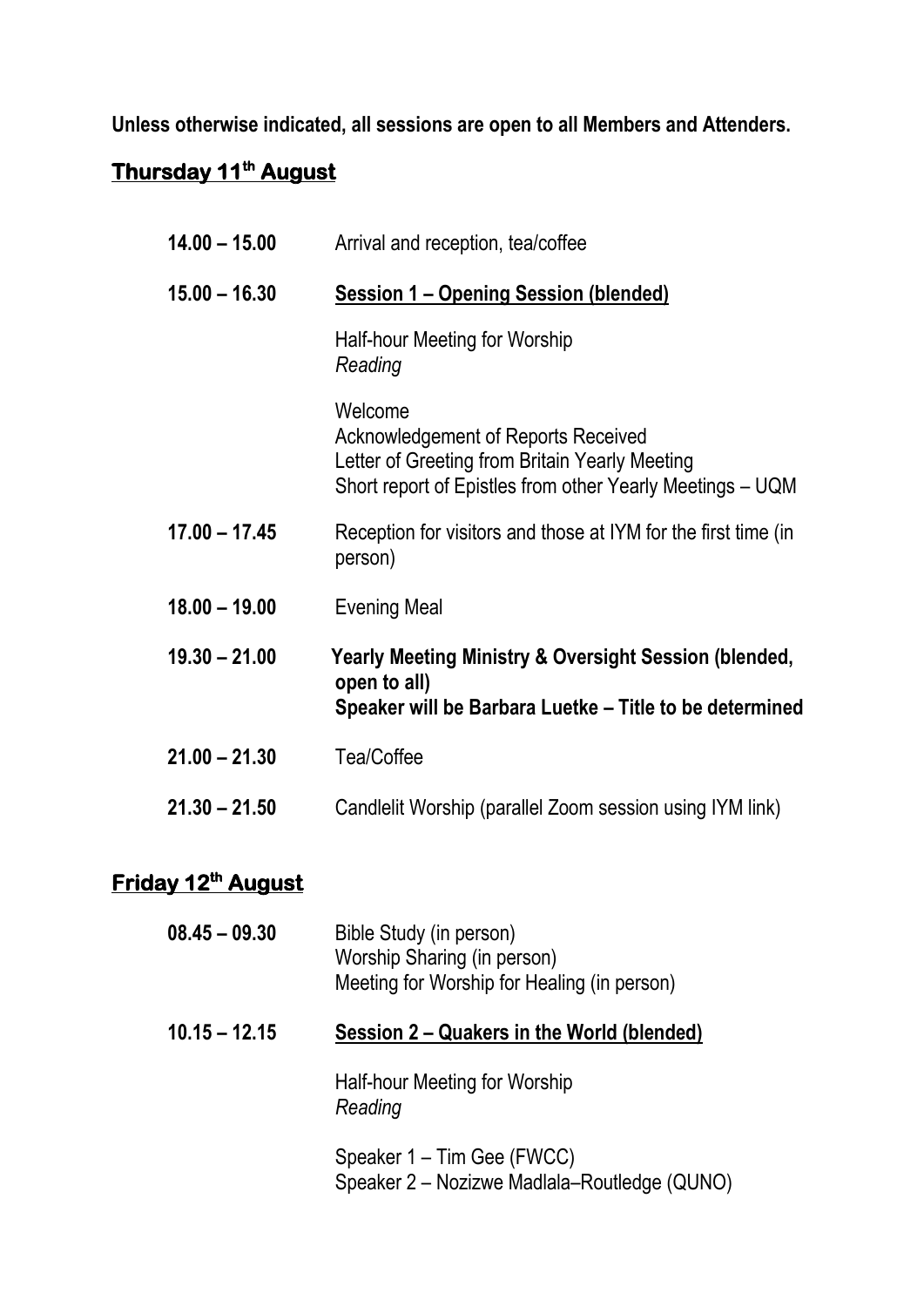| $12.30 - 13.30$             | Lunch break                                                                                                                                  |
|-----------------------------|----------------------------------------------------------------------------------------------------------------------------------------------|
| $13.45 - 14.30$             | Session 2 – Quakers in the World (cont'd, blended)                                                                                           |
|                             | Q&A with Tim Gee and Nodzizwe Madlala-Routledge                                                                                              |
| $14.40 - 16.00$             | <b>Session 3 (blended)</b>                                                                                                                   |
|                             | Speaker 1 - Jacqueline Stillwell<br>(Right Sharing of World Resources)<br>Speaker 2 – Esther Mombo (St. Paul's University, Kenya,<br>online) |
| $16.00 - 16.30$             | Tea/Coffee break                                                                                                                             |
| $16.30 - 17.30$             | <b>Session 3 (cont'd, blended)</b>                                                                                                           |
|                             | Q&A with Jacqueline Stillwell and Esther Mombo                                                                                               |
| $18.00 - 19.00$             | <b>Evening Meal</b>                                                                                                                          |
| $19.30 - 21.00$             | <b>PUBLIC LECTURE (in person/webinar, separate)</b><br>Zoom link)                                                                            |
|                             | Title to be determined<br>– Lynn Finnegan                                                                                                    |
| $21.00 - 21.30$             | Tea/Coffee                                                                                                                                   |
| $21.40 - 22.00$             | Candlelit Worship (parallel Zoom session using IYM link)                                                                                     |
| <b>Saturday 13th August</b> |                                                                                                                                              |
| $08.45 - 09.30$             | Bible Study (in person)<br>Worship Sharing (in person)                                                                                       |

**10.15 – 11.15 Session 4 – Finances (blended)**

Half-hour Meeting for Worship *Reading*

Summary Treasurer's Report and Acceptance of Accounts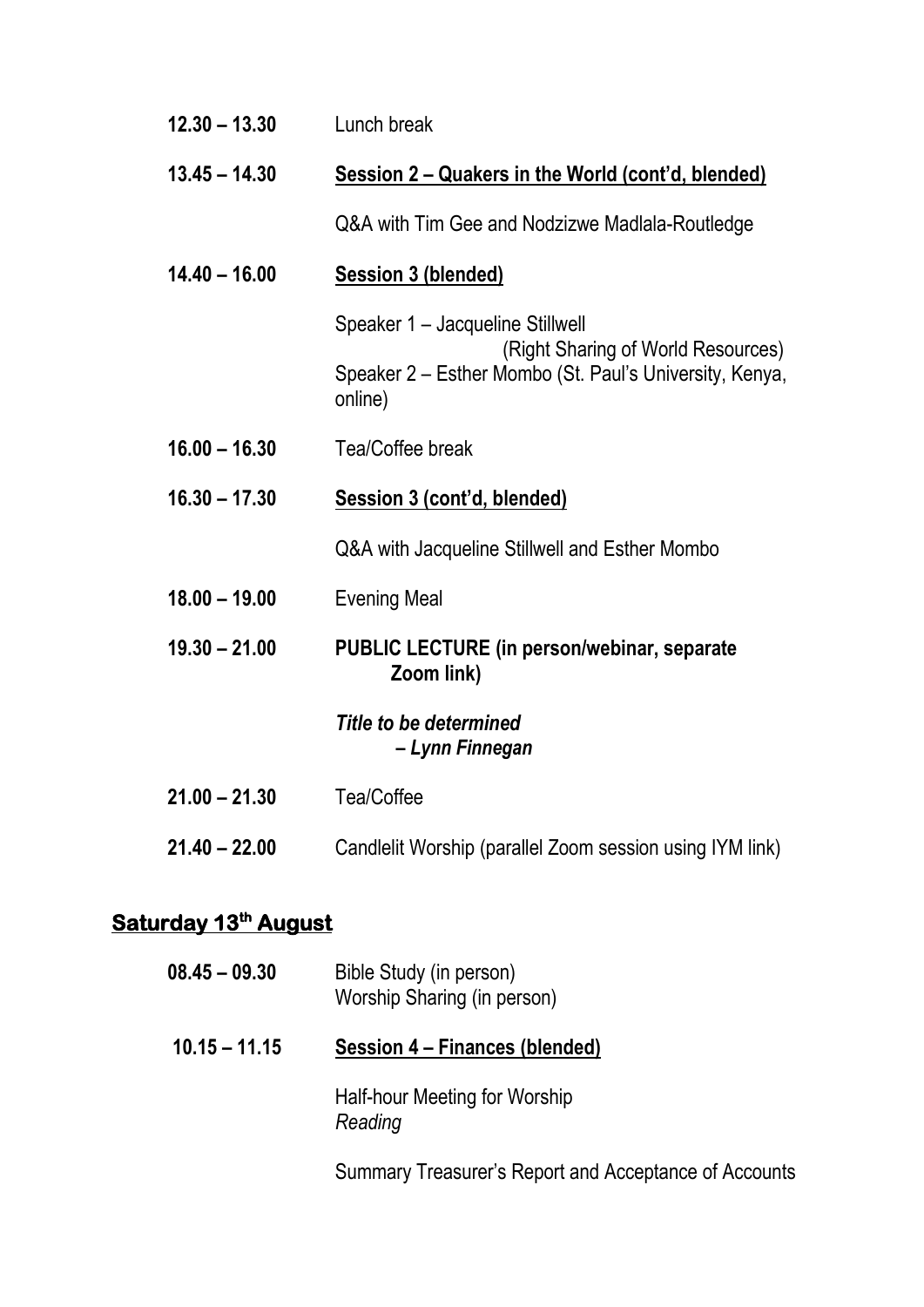| Session 6 – Young Friends Activities (blended)                                                 |
|------------------------------------------------------------------------------------------------|
| Reading of Junior Yearly Meeting Epistle -<br>Meet the IYM Youth Support Worker – Alex Collins |
|                                                                                                |
| Session 7 – Meet the Public Lecturer (blended)                                                 |
|                                                                                                |
|                                                                                                |
|                                                                                                |
|                                                                                                |
|                                                                                                |

#### **Sunday 14<sup>th</sup> August**

| $8.45 - 10.15$  | Session 8 – Closing Session (blended)                                                            |
|-----------------|--------------------------------------------------------------------------------------------------|
|                 | Reading of Epistle<br>Reflections on YM<br><b>Appointment of Clerks</b><br><b>Closing Minute</b> |
| $11.00 - 12.00$ | Meeting for Worship – South Belfast Meeting House<br>(blended)                                   |
| $12.30 - 13.30$ | Lunch at South Belfast Meeting House                                                             |
| $14.00 - 15.00$ | Departure                                                                                        |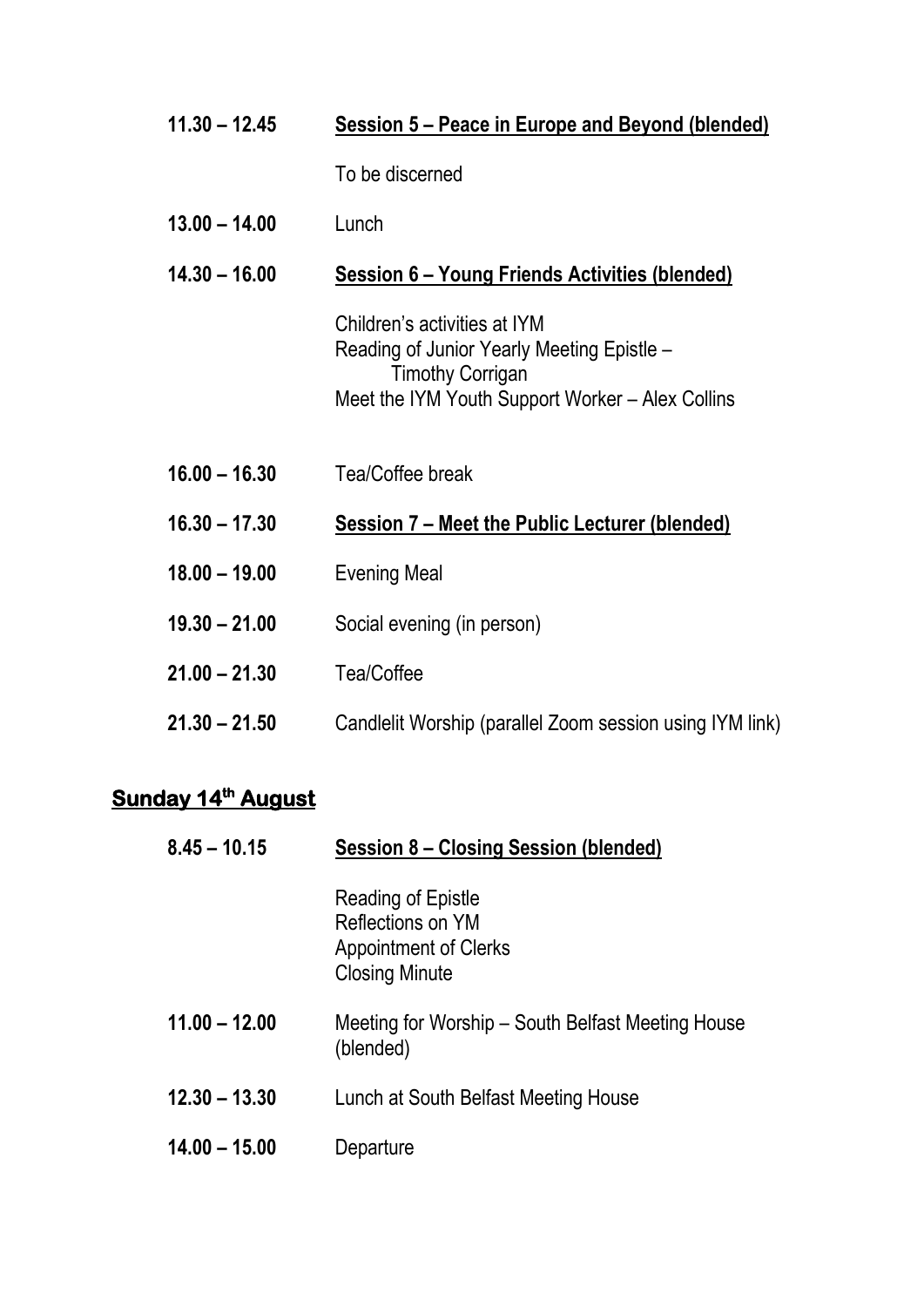All sessions of Yearly Meeting are open to all Members; with rare exceptions, all are also open to Attenders. **Attenders should inform their Meeting Clerks of their wish to attend IYM, and ask their Clerks to forward their names to IYMClerk@quakers.ie.**

**SPECIAL INTEREST GROUPS** *(same Zoom link as for other sessions of IYM)*

#### **1. Meeting for Worship for Healing**

Facilitators: Pauline Goggin Sunday 7<sup>th</sup> August, 7.30pm

*Quakers believe that there is that of God in each of us, and that we can all be open to healing light as we worship together. We will hold in the Light those who are ill or suffering and allow time for names to be brought forward.*

#### **2. Quakers and meditation: an exploration**

Facilitators: Niamh Hardiman and James Moynes Monday 8<sup>th</sup> August, 7.30pm

*A discussion about meditation and contemplative prayer practices (from both Quaker and other traditions). You are invited to share something which has inspired you in your own practice: a quotation, a poem, an image or an object.*

#### **3. The Green New Deal and Community Wealth Building: Two ideas whose time has come**

Facilitators: Tony Weekes and Mary McManus Tuesday 9<sup>th</sup> August 7.30pm

*The Green New Deal and Community Wealth Building are strategies which offer solutions to the climate change crisis and its many consequences. They are mutually supporting; they require active citizenship and proactive politics. The session will include an introduction and opportunities for participation, questions and follow-up.*

#### **4. And what can we say? The Quaker contribution to inter-church and interfaith Dialogue**

Facilitators: Wednesday 10<sup>th</sup> August 7.30pm

*This SIG is for those currently involved or potentially interested in ecumenical and interfaith work. It will be a space in which to hear about some Friends' experiences in these areas, learn from each other and reflect upon what our particular contributions as Quakers can be.*